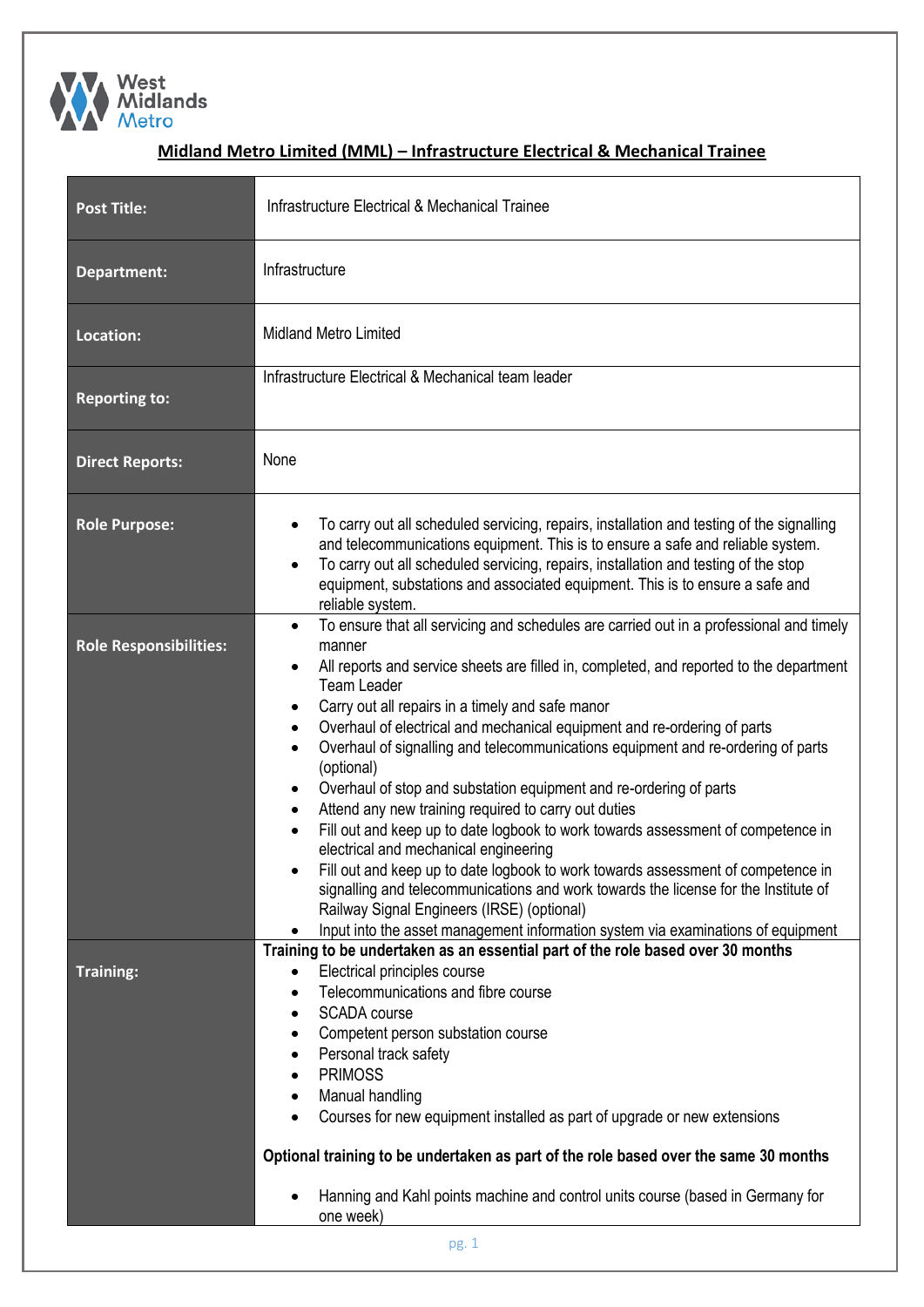

| <i>INGUO</i>                                   |                                                                                                                                                                                                                                                                                                                                                                                                                                                                                                                                                                                                                                                                                                                                                                                                                                                                                                                                                                                                                                                                                                                                                                                                                                                                                                                                                                                                                                                                                                                        |  |  |
|------------------------------------------------|------------------------------------------------------------------------------------------------------------------------------------------------------------------------------------------------------------------------------------------------------------------------------------------------------------------------------------------------------------------------------------------------------------------------------------------------------------------------------------------------------------------------------------------------------------------------------------------------------------------------------------------------------------------------------------------------------------------------------------------------------------------------------------------------------------------------------------------------------------------------------------------------------------------------------------------------------------------------------------------------------------------------------------------------------------------------------------------------------------------------------------------------------------------------------------------------------------------------------------------------------------------------------------------------------------------------------------------------------------------------------------------------------------------------------------------------------------------------------------------------------------------------|--|--|
|                                                | Ansaldo L88 points machine training<br>$\bullet$<br>Basic signalling to level two standard<br>$\bullet$<br>Smartrams operational and maintenance course<br>Points clipping, scotching, and cranking                                                                                                                                                                                                                                                                                                                                                                                                                                                                                                                                                                                                                                                                                                                                                                                                                                                                                                                                                                                                                                                                                                                                                                                                                                                                                                                    |  |  |
| <b>Health &amp; Safety:</b>                    | To be aware of your personal security and the security of your vehicle or place of<br>work.<br>To comply with health and safety instructions and directives issued by management.<br>٠<br>To use the appropriate safety equipment properly.<br>$\bullet$<br>To wear Personal Protective Equipment where applicable and report any loss.<br>$\bullet$<br>To refrain from the wilful misuse or interference with anything provided in the interests<br>$\bullet$<br>of health, safety and welfare.<br>To refrain from any action that might endanger themselves, other employees,<br>$\bullet$<br>customers or members of the public.<br>To ensure that all necessary safety precautions are taken and, if they are in a<br>$\bullet$<br>management or supervisory position ensure that instructions are provided.<br>To report immediately any accidents, incidents or near misses to your line manager<br>$\bullet$<br>as soon as possible and always within 24 hours. This should include both personal<br>injury and vehicle damage.<br>To attend and cooperate in any investigation following an incident as required.<br>$\bullet$<br>To cooperate with your employer in attending and actively participating in any health<br>$\bullet$<br>and safety related training courses as required.<br>To report immediately any hazard, faulty equipment or health and safety concern to<br>$\bullet$<br>your line manager and ensure action is taken to make the hazard safe i.e. fencing<br>them off, using signs etc. |  |  |
| <b>Decision Making</b><br><b>Authority:</b>    | Operational safety of equipment (subject to achievement of required competency<br>level)                                                                                                                                                                                                                                                                                                                                                                                                                                                                                                                                                                                                                                                                                                                                                                                                                                                                                                                                                                                                                                                                                                                                                                                                                                                                                                                                                                                                                               |  |  |
| <b>People Management:</b>                      | Oversight/ supervision of contractors (subject to achievement of required competency<br>level)                                                                                                                                                                                                                                                                                                                                                                                                                                                                                                                                                                                                                                                                                                                                                                                                                                                                                                                                                                                                                                                                                                                                                                                                                                                                                                                                                                                                                         |  |  |
| <b>Legislation &amp;</b><br><b>Compliance:</b> | In common with the whole rail industry, the successful applicant will be required to pass<br>a stringent drugs and alcohol test.                                                                                                                                                                                                                                                                                                                                                                                                                                                                                                                                                                                                                                                                                                                                                                                                                                                                                                                                                                                                                                                                                                                                                                                                                                                                                                                                                                                       |  |  |